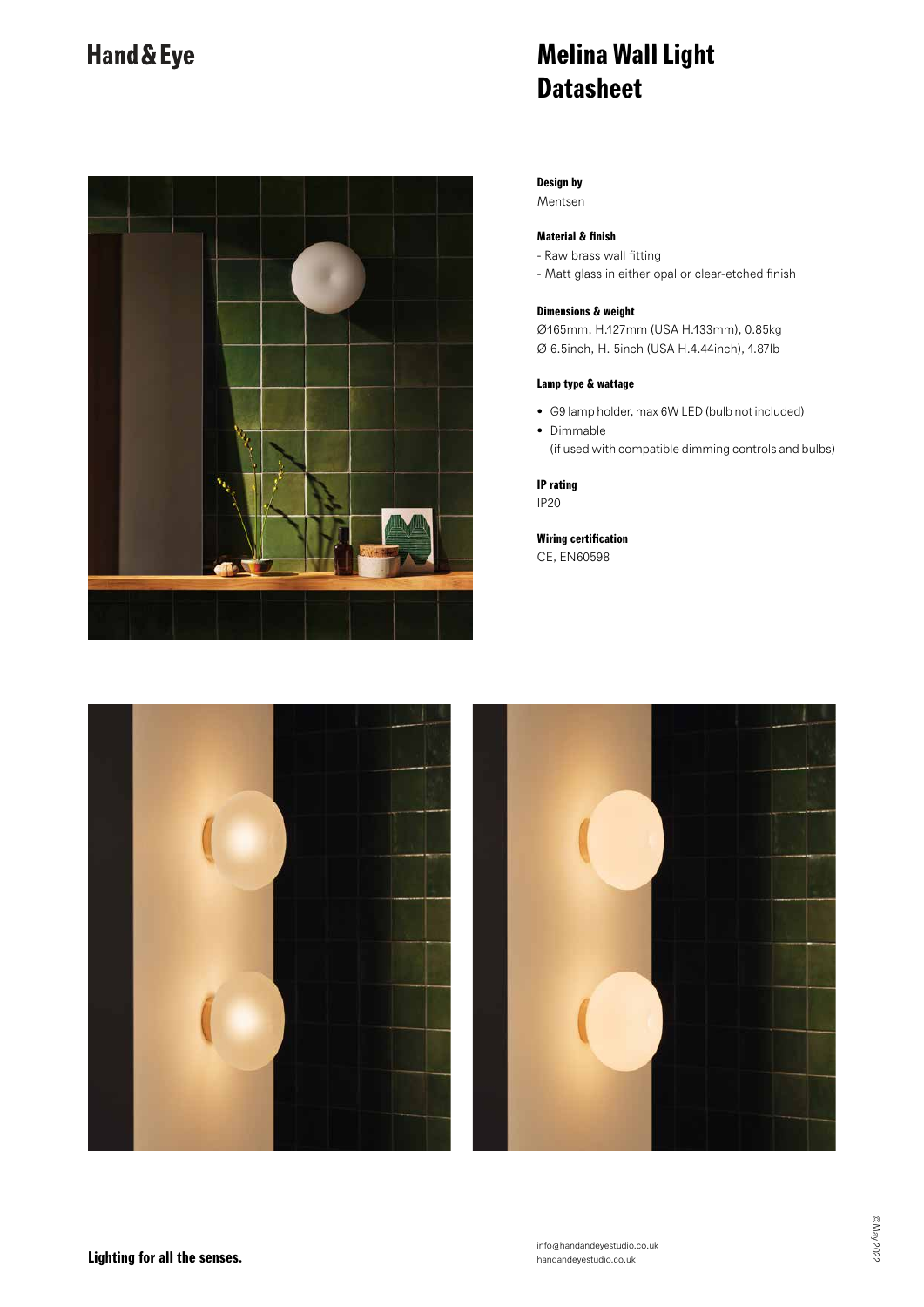# Hand & Eye

## **Melina Wall Light Datasheet EU/UK**



#### **Dimensions- Side View**



#### **Dimensions- Front View**



**Lighting for all the senses.**